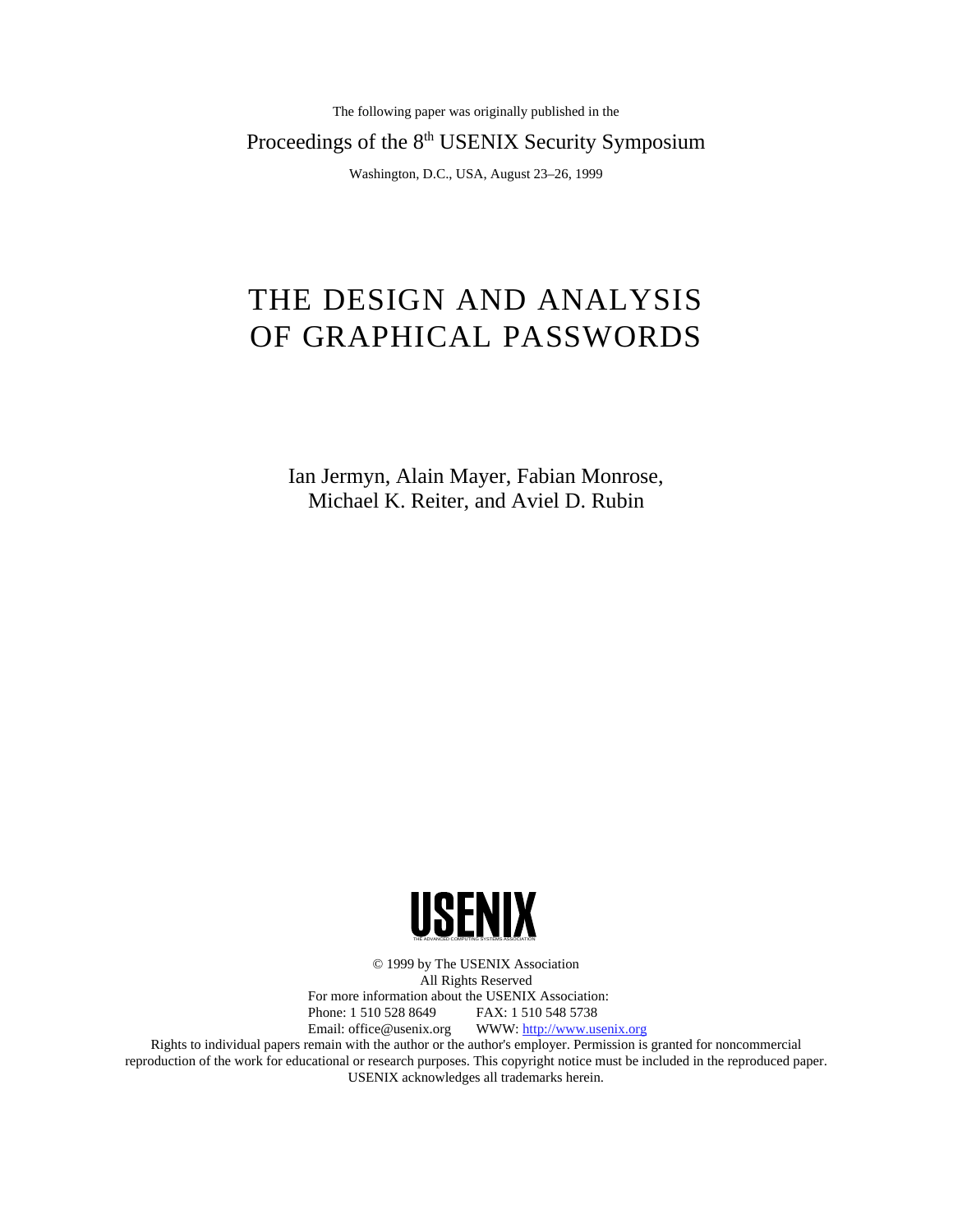# The Design and Analysis of Graphical Passwords

Ian Jermyn New York University jermyn@cs.nyu.edu

Alain Mayer, Fabian Monrose, Michael K. Reiter

Bell Labs, Lucent Technologies {alain,fabian,reiter}@research.bell-labs.com

> Aviel D. Rubin  $AT \&T$  Labs - Research rubin@research.att.com

## Abstract

In this paper we propose and evaluate new graphical password schemes that exploit features of graphical input displays to achieve better security than textbased passwords. Graphical input devices enable the user to decouple the position of inputs from the  $t$ emporal order in which those inputs occur, and we  $t$  the show that this decoupling can be used to generate password schemes with substantially larger (memorable) password spaces. In order to evaluate the security of one of our schemes, we devise a novel way to capture a subset of the \memorable" passwords that, we believe, is itself a contribution. In this work we are primarily motivated by devices such as personal digital assistants (PDAs) that offer graphical input capabilities via a stylus, and we describe our prototype implementation of one of our password schemes on such a PDA, namely the Palm Pilot<sup>TM</sup>.

#### $\mathbf{1}$ **Introduction**

For the vast majority of computer systems, passwords are the method of choice for authenticating users. It is well-known, however, that passwords are susceptible to attack: users tend to choose pass words that are easy to remember, and often this means that they are also easy for an attacker to obtain by searching for candidate passwords. In one case study of 14,000 Unix passwords, almost

25% of the passwords were found by searching for words from a carefully formed "dictionary" of only  $3 \times 10$  words [12]. This relatively high success rate is not unusual despite the fact that there are roughly 2 x 10<sup>--</sup> 8-character passwords consisting of digits and upper and lower case letters alone.

. Palm Pilot T, Apple NewtonTM, Casio Cassiopeia In this paper we explore an approach to user authentication that generalizes the notion of a textual password and that, in many cases, improves the security of user authentication over that provided by textual passwords. We design and analyze graphical passwords, which can be input by the user to any device with a graphical input interface. A graphical password serves the same purpose as a textual password, but can consist, for example, of handwritten designs (drawings), possibly in addition to text. The devices by which we are primarily motivated are \personal digital assistants" (PDAs) such as the E-10TM , and others, which allow users to provide graphics input to the device via a stylus. More generally, graphical passwords can be used whenever a graphical input device, such as a mouse, is available.

To the best of our knowledge, the notion of a "graphical password" is due to Blonder  $[4]$ . That work proposed a password scheme in which the user is presented with a predetermined image on a visual display and required to select one or more predetermined positions ("tap regions") on the displayed image in a particular order to indicate his or her authorization to access the resource. Beyond this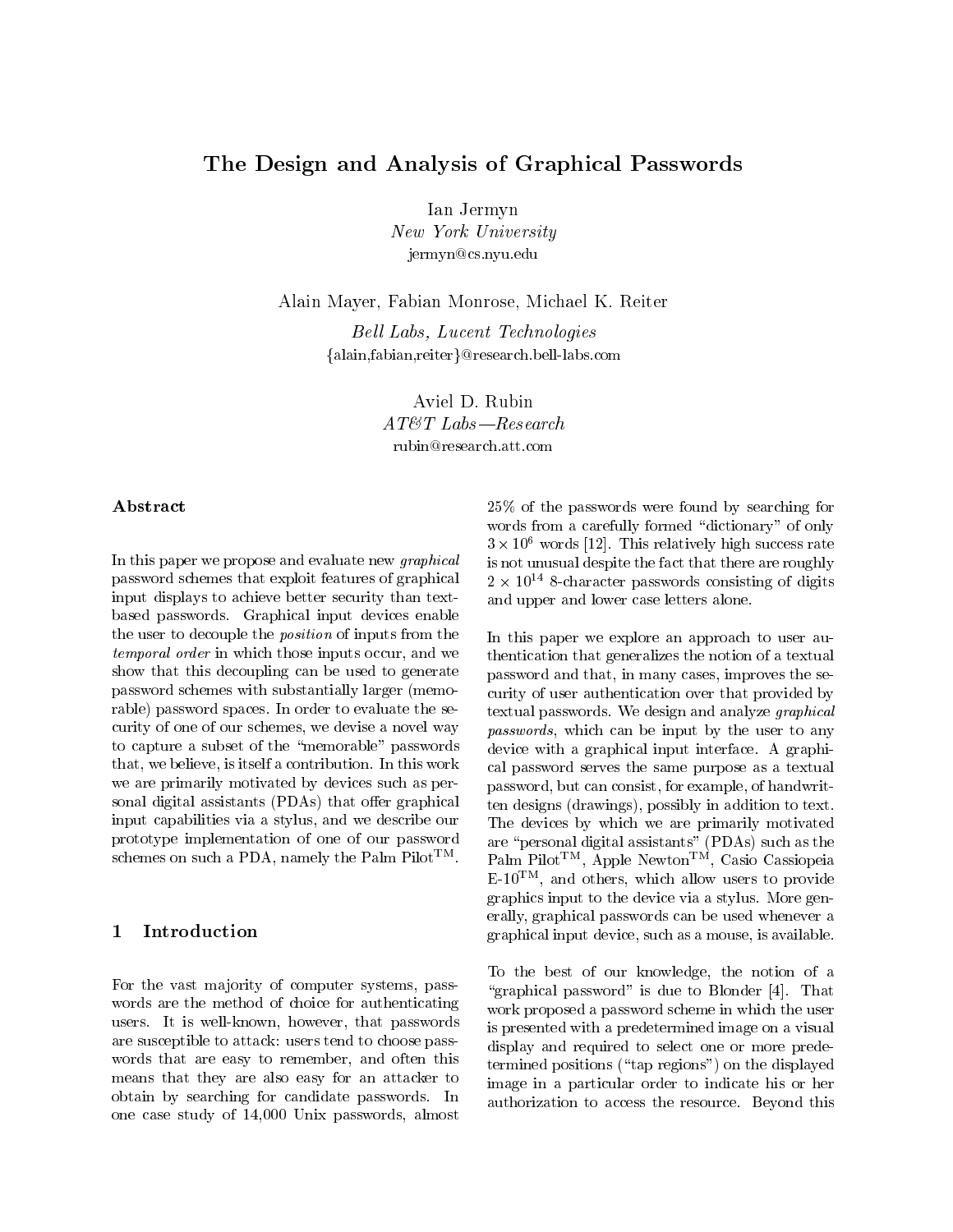proposal, however, [4] did not further explore the power of graphical passwords or argue security for its particular proposal.

In this paper we considerably advance the theory and practice of graphical passwords. We take as a main criterion the need to evaluate graphical pass words' security relative to that of textual passwords. We design two graphical password schemes that we believe to be more secure than textual passwords (and more secure than the scheme of [4]), and we employ novel analysis techniques to make this argument. Moreover, we describe our implementation of one of our graphical password schemes on the Palm Pilot.

The graphical password schemes that we propose derive their strength from the following observation: a graphical interface for providing input enables the user to decouple the positions of the inputs from their temporal order. This is in contrast to textual passwords input via a keyboard: here, the temporal order in which the user types characters uniquely determines their position in the password. However, in a graphical password, e.g., consisting of several drawn lines, the final position of each line can be determined independently of the temporal order in which the lines are drawn. We show that this independence between input position and order can be used to build interesting new password schemes, and in some cases obtain authentication that is convincingly stronger than textual passwords but not signicantly harder to remember.

The first graphical password scheme builds directly on textual password schemes, by enhancing the input of textual passwords using graphical techniques. In this case, if we assume the same underlying distribution on the choice of the password, the graphical password is at least as strong as the textual pass word that underlies it, and even a conservative estimate of the variations introduced by the graphical input yields a substantial improvement in strength over the purely textual version. We propose and implement a second scheme, called "draw a secret" (DAS), which is purely graphical; the user draws a secret design (the password) on a grid. Here, to argue an improvement over textual passwords, we de fine a class of DAS passwords that, we believe, captures a small subset of the memorable ones. This class consists of those passwords that can be generated by a short program in a simple grid-based language. We do not argue that every memorable password has a short program to describe it, but

that passwords describable by short programs are memorable. We show that even this subset of memorable DAS passwords is larger than the dictionaries of textual passwords to which a high percentage of passwords typically belong.

Throughout this paper we focus on graphical pass words that are exactly repeatable by the user. This distinguishes our work from all works on graphical pattern recognition of which we are aware (see Sec- $\{$  tion 4), where it suffices for the device to recognize an input as being "sufficiently similar" to—but not necessarily the same as-a previously stored input. Because pattern recognition schemes require the storage of (some representation of) the plaintext password on the device, the password is vulnerable to an attacker who captures and probes the device. In contrast, because graphical passwords are repeatable, our schemes can derive a secret key, e.g., to encrypt and decrypt files, without need to store the password on the device. This protects both the password and the encrypted content from the attacker if the device falls into the attacker's hands.

The rest of this paper is outlined as follows: In Section 2, we present textual passwords with graphical assistance. In Section 3, we proceed to purely graphical passwords with a scheme called "drawa-secret" (DAS). Section 3.2 shows our design and implementation of a memo pad encryption scheme based on DAS. Section 3.3 proposes novel ways to analyze and estimate the security of DAS and graphical passwords in general. In Section 4 we overview other password schemes, unrelated to graphical passwords, but putting our work in a larger context. Finally, Section 5 concludes.

# Textual Passwords with Graphical Assistance

In this section we present a password selection and input scheme which uses textual passwords augmented by some minimal graphical capabilities that enable the decoupling of temporal order of input and the position in which characters are input. This scheme is interesting because it simply demonstrates the power of graphical input abilities while yielding a scheme that is convincingly stronger than textual passwords are today.

We start by defining a normal,  $k$ -character textual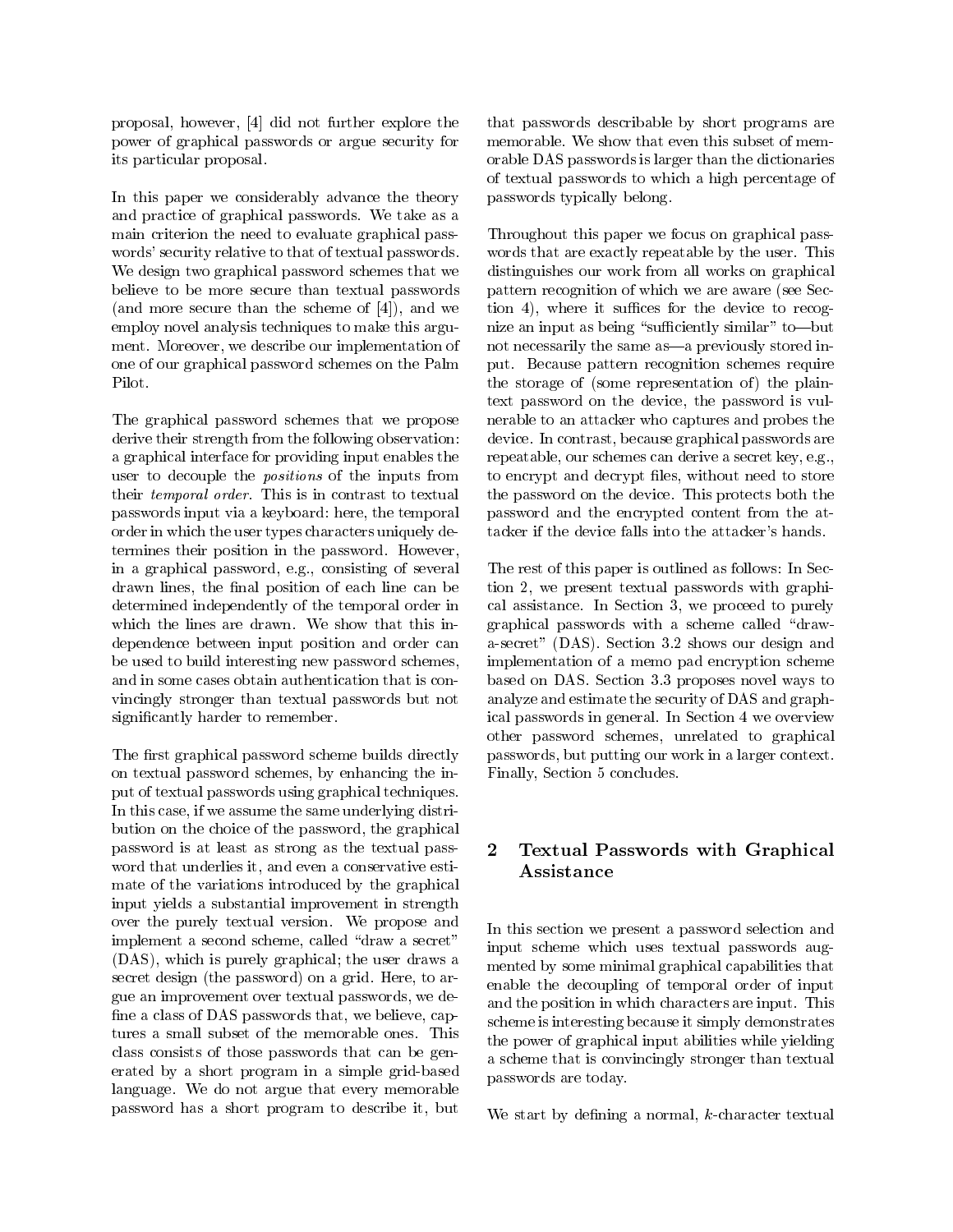password as a total function  $\pi : \{1, \ldots, k\} \rightarrow \mathcal{A}$ , where  $A$  is the set of allowed characters for the textual password. Intuitively, the domain of  $\pi$  denotes the temporal order of inputs, so that the user first enters  $\pi(1)$ , then  $\pi(2)$ , and so on. That is, for a password "tomato", we have  $\pi(1) = t$ ,  $\pi(2) = \infty$ ,  $\pi(3) = \text{m}, \pi(4) = \text{a}, \pi(5) = \text{t}, \text{ and } \pi(6) = \text{o}.$ 

Now suppose that the user is presented with a simple graphical input display consisting of, say, eight positions into which to enter a textual password, as illustrated in Figure 1. In this figure, step  $0$  is the initial row of blanks, and steps  $1{-}6$  indicate the temporal order in which the user fills in the blanks; i.e.,  $\pi(i)$  is entered in row i. The password can be placed in the "normal", left-to-right positions as shown in Figure 1a. Due to the graphical nature of the input interface, however, the user could enter the password in other positions, as well. For example, Figure 1b shows a modication in which the user enters the password in a left-to-right manner, but starting from a different initial position than the leftmost. Figure 1c shows entering the password in an "outside-in" strategy. And, of course, these variations can be combined in the obvious way, as shown in Figure 1d.

Formally, a k-character graphical password in this scheme can be defined by a total function  $\pi'$ : f1;:::;kg ! A-f1;:::;mg, where <sup>m</sup> <sup>k</sup> is the number of positions into which characters can be entered  $(m = 8$  in Figure 1). If  $\pi'(i) = (c, j)$ , then this means that the  $i$ -th entry (temporally) is the character  $c$  in position  $j$ . A conventional textual password  $\pi$ , entered in the standard left-to-right way, can be expressed in this scheme as a graphical password  $\pi'$  where  $\pi'(i) = (\pi(i), i)$ . But as shown in Figure 1, more generally we can have variations  $\pi'$  in which  $\pi'(i)=(\pi(i), j)$  and  $i \neq j$ . In fact, it is easy to see that each  $k$ -character conventional password  $\pi$  yields  $m!/(m - k)!$  graphical passwords  $\pi'$ , and indeed this is the factor by which the size of the graphical password space exceeds the k-character conventional password space. This can be a relatively large number: e.g., for  $k = 8$  and  $m = 10$ ,  $\mu$  is factor is approximately  $2 \times 10^{-1}$ .

Of course, there are far fewer than  $2 \times 10^{-4}$  variations of each 8-character password that are memorable for human users. However, it is easy to derive a convincing lower bound on the improvement this achieves over a conventional password scheme. It is conservative to assume that the <sup>m</sup> positional rotations of a password, plus perhaps a handful of others (e.g., reversal, outside-in, inside-out, evens-thenodds, odds-then-evens), and combinations thereof, are memorable, because the choices of position in volved in these cases can be derived from simple algorithms that are more memorable than the positions themselves. (We will return to this characteristic of memorability in the next section.) The attacker's work load will thus be increased by a factor of at least  $m$ . An important feature of this scheme is that it is at least as strong as the initial textual pass word that was chosen by the user, assuming that users do not reduce the size of the space of character sequences that they choose in response to the need to remember a positional order.

There are a number of steps that we can take to make this scheme more usable. First, to maximize the ease of inputting passwords with varied position, each character should be echoed once the user places it in a position, at least with a nondescript character (e.g., " $\ast$ ") but preferably with the letter itself. This is a departure from most password-input interfaces, which echo at most a nondescript character in order to protect the password from onlooking persons. However, for the platforms by which we are primarily motivated, i.e., hand-held PDAs such as the Palm Pilot, it is much easier to shield the screen from onlookers entirely. Going further, the interface might allow the user to first enter the password \normally" (left-to-right), and then drag each character to its final position.

Inevitably, there are numerous variations on the scheme presented here. One direction includes arranging the  $k$  input positions in some other way than a straight line (e.g., a grid), to promote other variations in position. Rather than pursuing these options here, we instead explore a purely graphical approach.

# 3 The Draw-a-Secret (DAS) Scheme

In this section we present a purely graphical pass word selection and input scheme, which we call " $d$ raw a secret" (DAS). In this scheme, the password is a simple picture drawn on a grid. This approach is alphabet independent, thus making it equally accessible for speakers of any language. Users are freed from having to remember any kind of alphanumeric string.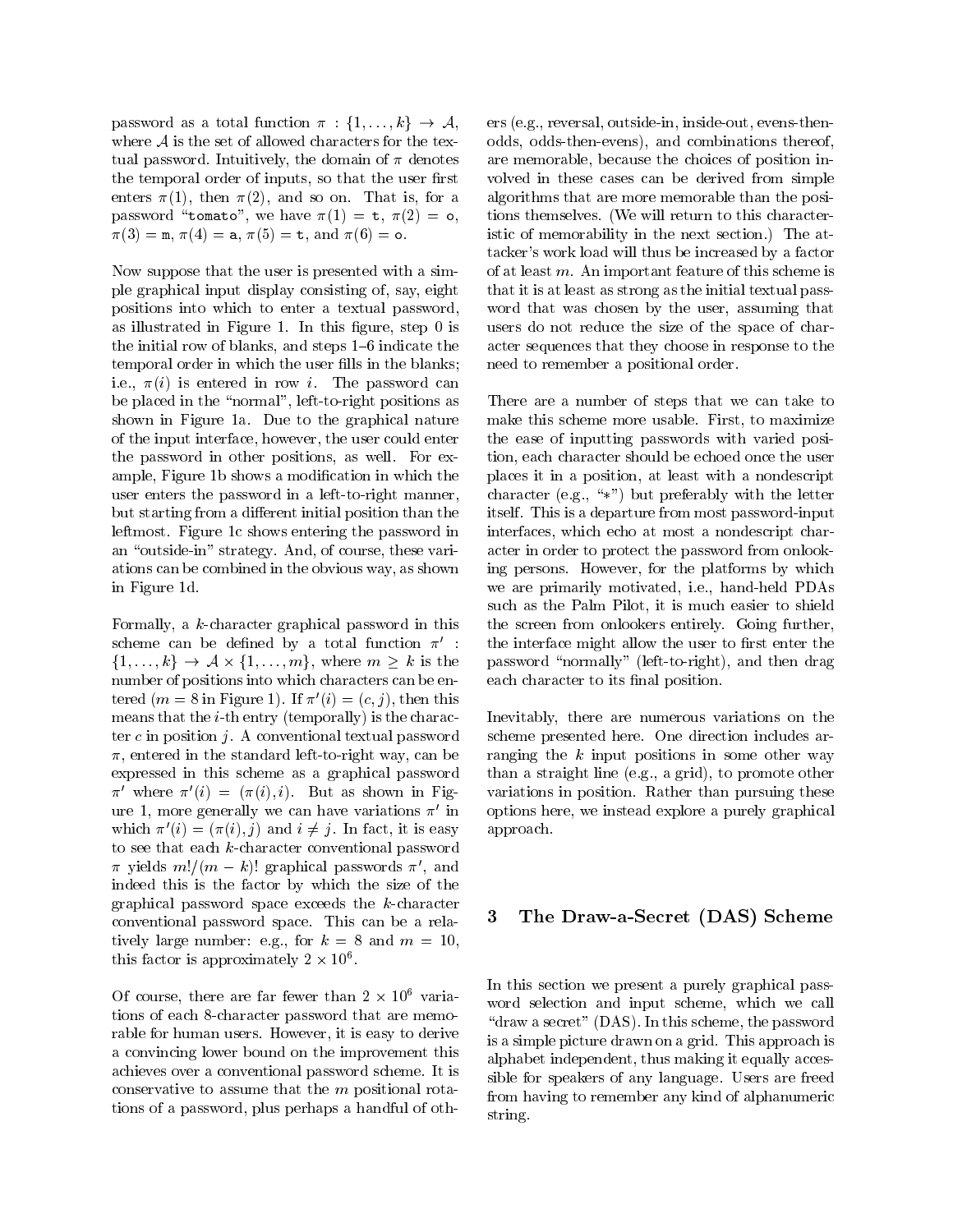

Figure 1: Variations on inputting tomato. The word tomato can be input in the "normal" left to right manner as shown in (a). Step 0 is the initial row of blanks, and steps  $1{-}6$  indicate the temporal order in which the user fills in the blanks. In addition, however, the user can vary the position of the letters in tomato. Figure (b) demonstrates shifting the input left by one, (c) represents an outside-in input strategy, and (d) is the combination of these.

The most compelling reason for exploring the use 3.1 of a picture-based password scheme is that humans seem to possess a remarkable ability for recalling pictures (i.e., line drawings and real ob jects). The "picture effect", that is, the effect of pictorial and ob ject representations on a variety of measures of learning and memory has been studied for decades [7, 27, 25, 30, 5]. Cognitive scientists have shown that there is a substantial improvement of performance in recall and recognition with pictorial representations of to-be-remembered material than for verbal representations.

Superiority in recall of objects over words in immediate recall and over short retention intervals has diate recall and over short retention intervals has been demonstrated through a number of experiments. Empirical evidence of the power of pictures over words dates back to the 1800s; experiments performed by Calkins [7] showed the recall of words declining by 50% or more over a 72 hour retention interval, and recall of objects dropping by less than 20% over the same period. Studies exhibiting strikingly high differences in memory recall of pictures over words have since been replicated on numerous occasions [27, 30, 22, 6]. Some theories that have been proposed to explain these experimental results are outlined in Appendix A.

## Password Selection and Input

Consider an interface consisting of a rectangular grid is size G - G - Each cell in this grid is a set noted by discrete rectangular coordinates  $(x, y) \in$  $\mathbf{I} = \mathbf{I} \cdot \mathbf{I} = \mathbf{I} \cdot \mathbf{I} = \mathbf{I} \cdot \mathbf{I} = \mathbf{I} \cdot \mathbf{I} = \mathbf{I} \cdot \mathbf{I} = \mathbf{I} \cdot \mathbf{I} = \mathbf{I} \cdot \mathbf{I} = \mathbf{I} \cdot \mathbf{I} = \mathbf{I} \cdot \mathbf{I} = \mathbf{I} \cdot \mathbf{I} = \mathbf{I} \cdot \mathbf{I} = \mathbf{I} \cdot \mathbf{I} = \mathbf{I} \cdot \mathbf{I} = \mathbf{I} \cdot \mathbf{I} = \mathbf$ a stylus with which she can draw a design on this grid. The drawing is then mapped to a sequence of coordinate pairs by listing the cells through which the drawing passes in the order in which it passes through them, with a distinguished coordinate pair inserted in the sequence for each "pen up" event, i.e., whenever the user lifts the stylus from the drawing surface. For example, consider the drawing in Figure 2. Here, the coordinate sequence generated by this drawing is

$$
(2,2),(3,2),(3,3),(2,3),(2,2),(2,1),(5,5)
$$

where  $(5, 5)$  is the distinguished "pen up" indicator. If there were a second stroke in this example, then its sequence would be appended to the end of the sequence above, and similarly for subsequent strokes. In this way, we divide the space of possible drawings into equivalence classes, two drawings being equivalent if they have the same encoding, or in other words if they cross the same sequence of grid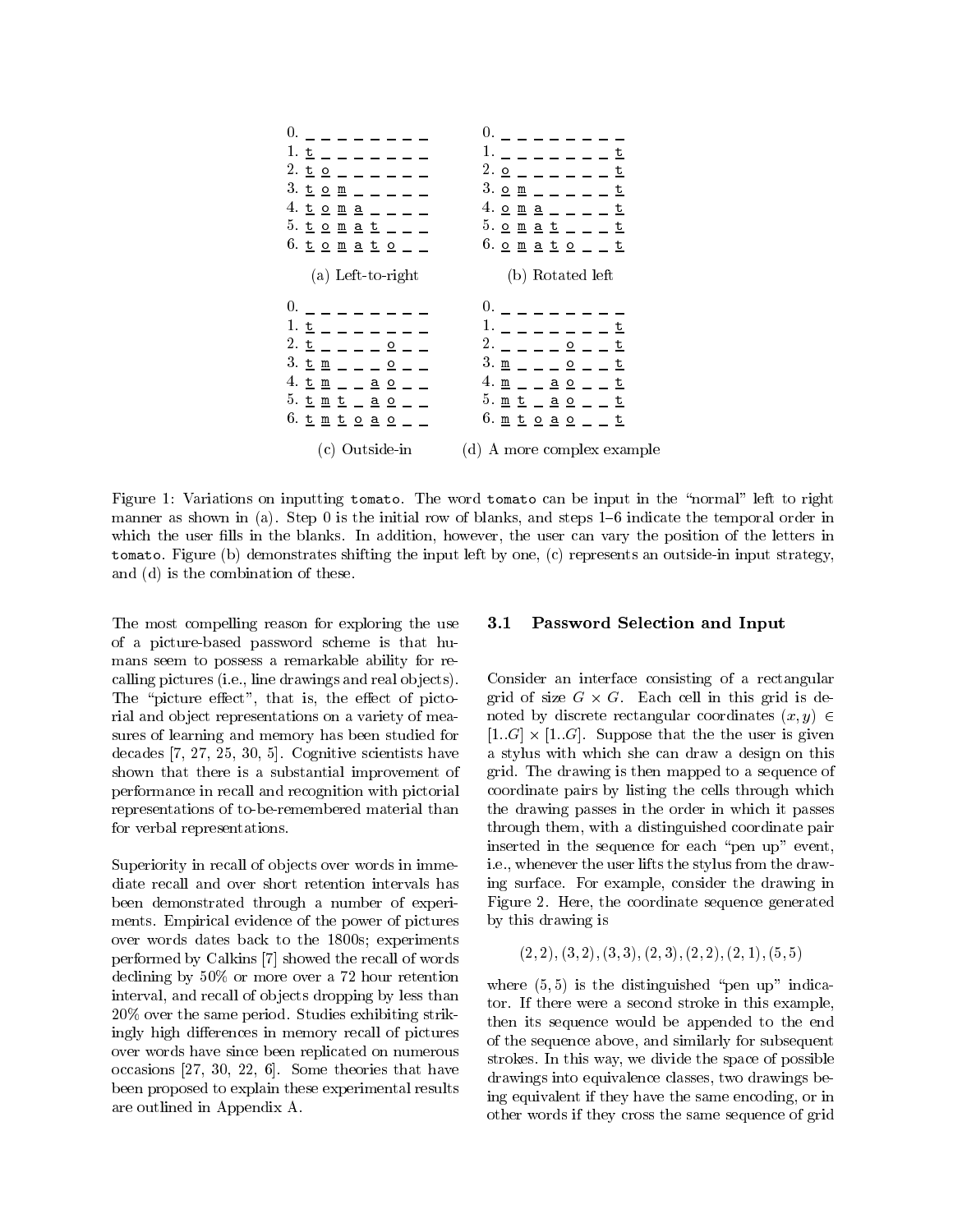cells, with the breaks between strokes occurring in the same places.



Figure 2: Input of a graphical password on a  $4 \times 4$ grid. The drawing is mapped to a sequence of coordinate pairs by listing the cells in the order which the stylus passes through them, with a distinguished coordinate pair inserted in the sequence whenever the stylus is lifted from the drawing surface.

First we give some terminology. We define the neighbors,  $\mathcal{N}_{(x,y)}$ , of a cell  $(x, y)$  to be the subset of the set of cells  $\{(x-1, y), (x+1, y), (x, y-1), (x, y+$ 1) whose elements exist in the grid. We then define a stroke to be a sequence of cells  ${c_i}$ , in which  $c_i \in \mathcal{N}_{c_{i-1}}$ , and which does not contain a "pen up" event. A password is then defined to be a sequence of strokes separated by "pen up" events. The length of a stroke is the number of coordinate pairs it contains, while the total length of a password is the sum of the lengths of its component strokes (excluding the "pen up" characters).

As with the scheme of Section 2, this scheme is most viable if the user's strokes are echoed as curves while they are drawn. Again we appeal to the maneuverability of the devices we are targeting (i.e., PDAs) to support the restriction that the user must shield the input display from onlookers.

Our requirement of repeatability constrains the parameters of this scheme. As long as the user's current drawing lies in the same equivalence class as the original drawing, she has successfully repeated a chosen password. In general, this gives the user sufficient tolerance when (involuntarily) varying the drawing, provided that the cells of the grid are not too small. Indeed, this was the purpose of separating the drawings into equivalence classes to begin with. Difficulties might arise however, when the user chooses a drawing that contains strokes that

pass too close to a grid-line. In those cases, the user might vary the drawing in such a way as to change the resulting sequence of coordinates. There are at least two solutions to this problem: (1) The user is offered to view the internal representation, depicting the path of cells, when she chooses a password so that she can confirm which cells were actually touched by the drawing. (2) The system does not accept a drawing which contains strokes that are located "too close" to a grid line. In the implementation, described in Section 3.2, we offer both alternatives.

# 3.2 Application of DAS: An Encryption Tool for a PDA

Our graphical password schemes are motivated primarily by PDAs that offer graphical input capabilities. We now describe our implementation of a memo pad encryption tool for the Palm Pilot that uses a user-input graphical password to derive the encryption key. The Pilot supports a very natural form of graphical input, and as such, provides an ideal platform for implementing the DAS scheme. Either of the schemes of Sections 2 and 3 could be used to enter the password. Here we illustrate our tool using the DAS scheme.

In our tool, an encryption/decryption key is derived from a DAS password (i.e., its sequence of coordinates) as follows: Let  $\beta$  be a bit string that represents the sequence of coordinates (including the unique "pen up" indicator). The key k is defined as  $k = h(\mathcal{B})$  where h is the cryptographic hash function SHA-1. This key derivation assures that two distinct coordinate sequences are transformed (with high probability) into two distinct, xed-length keys. Triple-DES1 is then used to encrypt and decrypt data records stored on the PDA, using keys derived from k.

Key selection is as follows: the user is prompted with an empty grid to input the password design. Once the password is entered,  $k$  is derived and a pre-defined phrase p is encrypted (as  $E_k(p)$ ) and stored on the PDA. On repeat access, the user is prompted again with the empty grid, upon which she draws the same design. A symmetric key  $k'$  is derived and an attempt is made to decrypt  $E_k(p)$ . If it results in p, then  $k' = k$  and the password

<sup>&</sup>lt;sup>1</sup>Based on Ian Goldberg's port of SSLeav for the Pilot (see http://www.isaac.cs.berkeley.edu/pilot).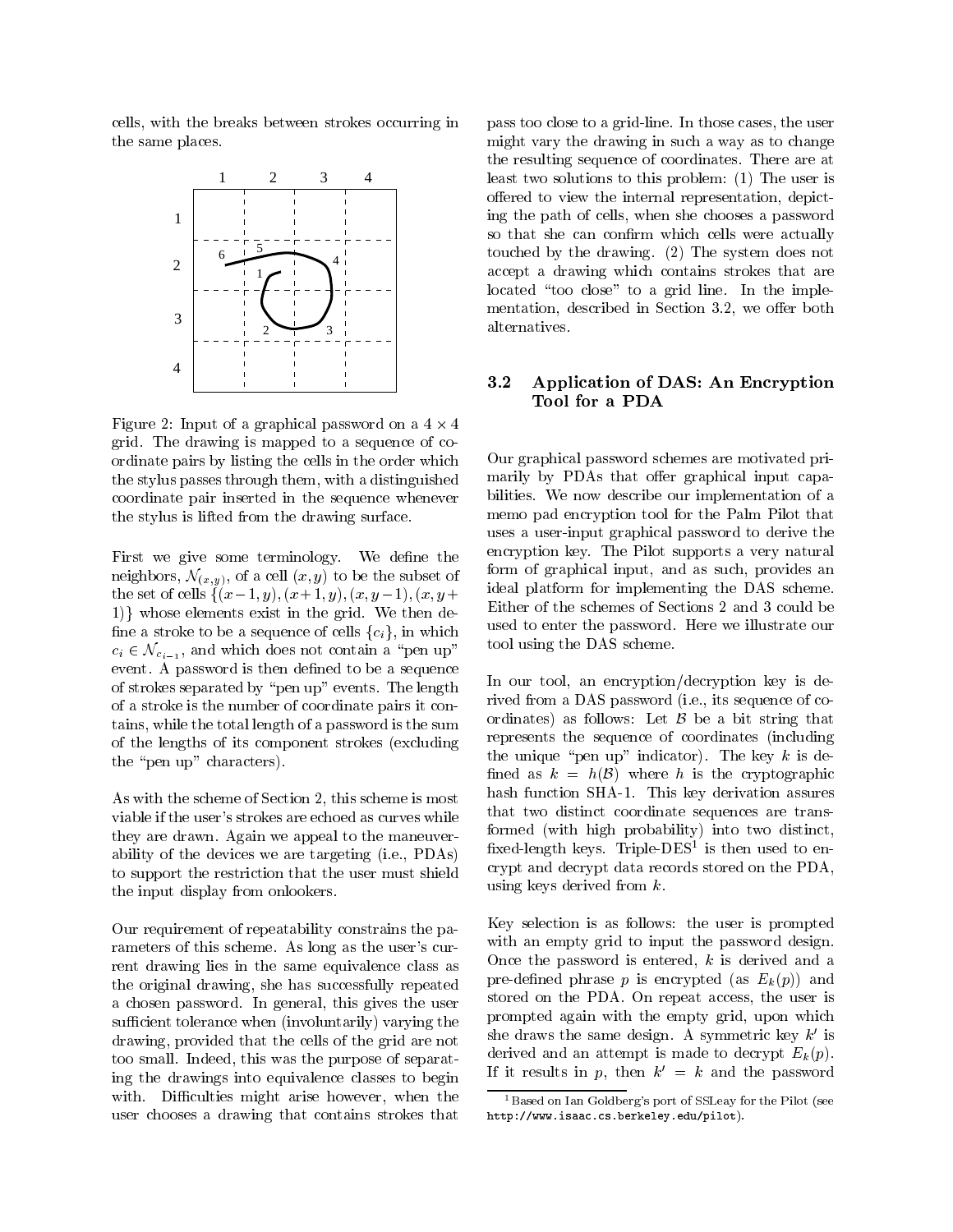(and key) is accepted. The user then can proceed to encrypt/decrypt data records.  $k$  is deleted from the PDA at the latest when the PDA is powered off.

An adversary who captures the PDA can presumably obtain all of the ciphertext encrypted under  $k$ , and since  $p$  is either public or stored in plaintext on the device, the adversary has at least one known plaintext/ciphertext pair with which to attack  $E$ . For a strong encryption scheme  $E$ , however, the best bet for the attacker remains to guess the original password, which, as we will show in Section 3.3, on average is likely to be much harder than if the attacker were faced with attacking a textual password.

The interface for our DAS implementation is shown in Figure 3. Our application shares the database of the memopad application, and allows a user to encrypt/decrypt records in the database based on a user specied drawing. The encryption tool for the Palm Pilot is available from http://cs.nyu.edu/ fabian/pilot/gpw.html.

## 3.3 Security of the DAS Scheme

We define the information content of a password space as the entropy of the probability distribution over that space given by the relative frequencies of the passwords that users actually choose. Information content is the correct measure for describing difficulty of attack, since it determines the optimal choices to be made when trying different possibilities for a password.

High information content renders a password scheme more or less invulnerable. For example, if users did in fact choose passwords uniformly from the space of all textual passwords, successful attacks would be extremely unlikely. What is it that renders such attacks successful in practice? There are two factors. The first is that in reality users do not choose their passwords uniformly. If we assume that the data collected in Klein's study [12] is representative of the general population, then users in fact use only  $10^{-8}$  of the possible passwords 25% of the time. Such a distribution is highly peaked, and the information content of the textual password space is correspondingly reduced.

However, the fact that users do not pick passwords uniformly is in itself not sufficient to make password

guessing attacks successful. The second factor that renders textual passwords vulnerable is that the attacker has signicant knowledge of the distribution of user passwords, and can use that knowledge to her advantage. In the case of textual passwords, this knowledge includes information about specic peaks in the distribution (users often choose pass words based on their own name), and information about gross properties (words in the English dictionary are likely to be chosen). Without information about the distribution, an attacker would be no better off than if users were in fact choosing uniformly.

Due to the dependence of the security of a scheme on the passwords that users choose in practice, a new password scheme can not be proven better than an old scheme. Performing trials on sub jects in order to learn the distribution of user passwords for a new scheme is impractical for such large sample spaces. In the case of textual passwords, learning the knowledge that attackers routinely use would correspond to trying to learn the English dictionary (among others) given no prior knowledge of the types of letter combinations used in English, by having subjects type in 8-character passwords. In the absence of such ob jective proof, we present three plausibility arguments that suggest that the DAS scheme is considerably harder to crack than the conventional textual scheme. Two of these are estimates of the information content of the DAS password space, which we argue improves on the information content available with textual passwords. The third argument discusses the effect that lack of knowledge of the distribution of user choices has on an attacker.

#### 3.3.1The Size of the Password Space

First we consider the raw size of the password space, or in other words, its information content assuming users are equally likely to pick any element as their password. The raw size is an upper bound on the information content of the distribution that users choose in practice. We need some way to delimit the password space in order to obtain a finite answer, or in probabilistic terms, a way to ascribe probability zero to an infinite subset of passwords, leaving a finite subset that we will count. We assume that all passwords of total length (as defined in Section 3.1) greater than some fixed value have probability zero. We compute the size  $\Pi(L_{\text{max}}, G)$  of the space of passwords of total length less than or equal to  $L_{\text{max}}$ on a grid of size <sup>G</sup> - G. is dened in terms of the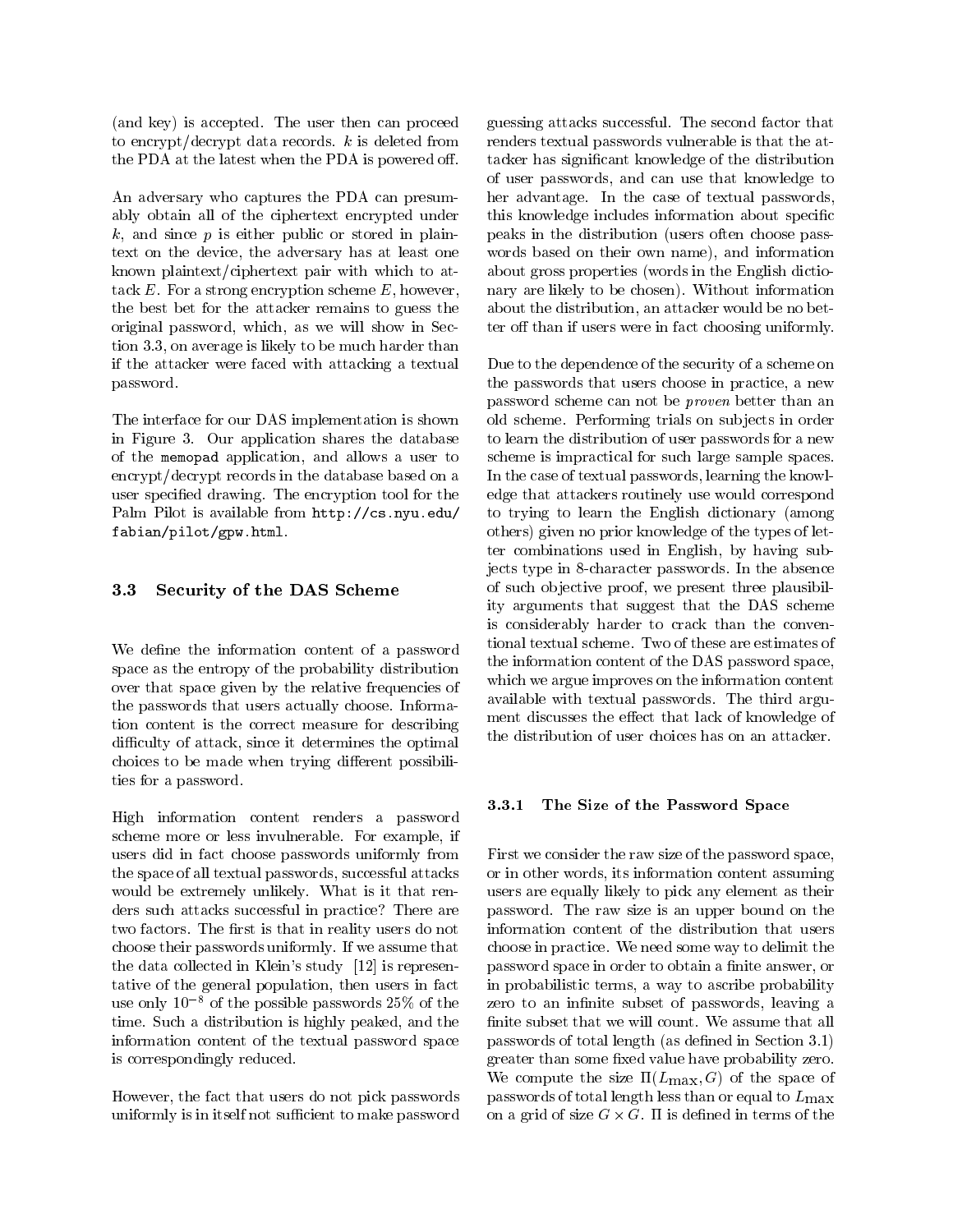

(d) Interface to database (e) Re-entry of (incorrect) secret (f) Authorization failed

Figure 3: A password is created by drawing the secret on the display as shown in (a). Both the internal representation of the input password showing the cells covered by the user's drawing and the derived key are depicted in (b) and (c) respectively. To apply a symmetric cryptographic function to records in the database (shown in (d)), the user selects the records and then re-inputs the DAS password. If the encryption of a known cleartext with the input password matches the stored ciphertext created during initialization, then the symmetric cryptographic routine,  $E_k(x)$ , is applied to the selected records. Otherwise, the user is prompted to re-enter the DAS secret.

number of passwords with total length equal to L,  $P(L, G)$  by:

$$
\Pi(L_{\max}, G) = \sum_{L=1}^{L_{\max}} P(L, G)
$$

In turn,  $P(L, G)$  can be defined in terms of  $N(l, G)$ , the number of strokes of length equal to  $l$  by:

$$
P(L, G) = \sum_{l=1}^{l=L} P(L-l, G)N(l, G)
$$

That is, a new stroke of length  $l$  may be added to any shorter password of length  $L-l$  to make a password of total length L. By defining  $P(0, G) = 1$ , we complete the definition of the recurrence, once we have given an expression for  $N(l, G)$ .

The following recurrence relation defines  $N(l, G)$ . Let  $n(x, y, l, G)$  be the number of strokes of length  $\alpha$  change at the central  $\alpha$ ; y) in a grid of size G  $\alpha$  of G. Then  $N$  can be defined in terms of  $n$  by

$$
N(l, G) = \sum_{(x,y) \in [1..G] \times [1..G]} n(x, y, l, G)
$$

Clearly, 8(x; y) <sup>2</sup> [1::G] - [1::G]; n(x; y; 1; G) = 1. Moreover, it is convenient to define  $\forall (x, y) \notin [1..G] \times$  $[1..G], n(x, y, l, G) = 0$ . The function n can then be evaluated using the following recurrence:

$$
n(x, y, l, G) = n(x - 1, y, l - 1, G)
$$
  
+ 
$$
n(x + 1, y, l - 1, G)
$$
  
+ 
$$
n(x, y - 1, l - 1, G)
$$
  
+ 
$$
n(x, y + 1, l - 1, G)
$$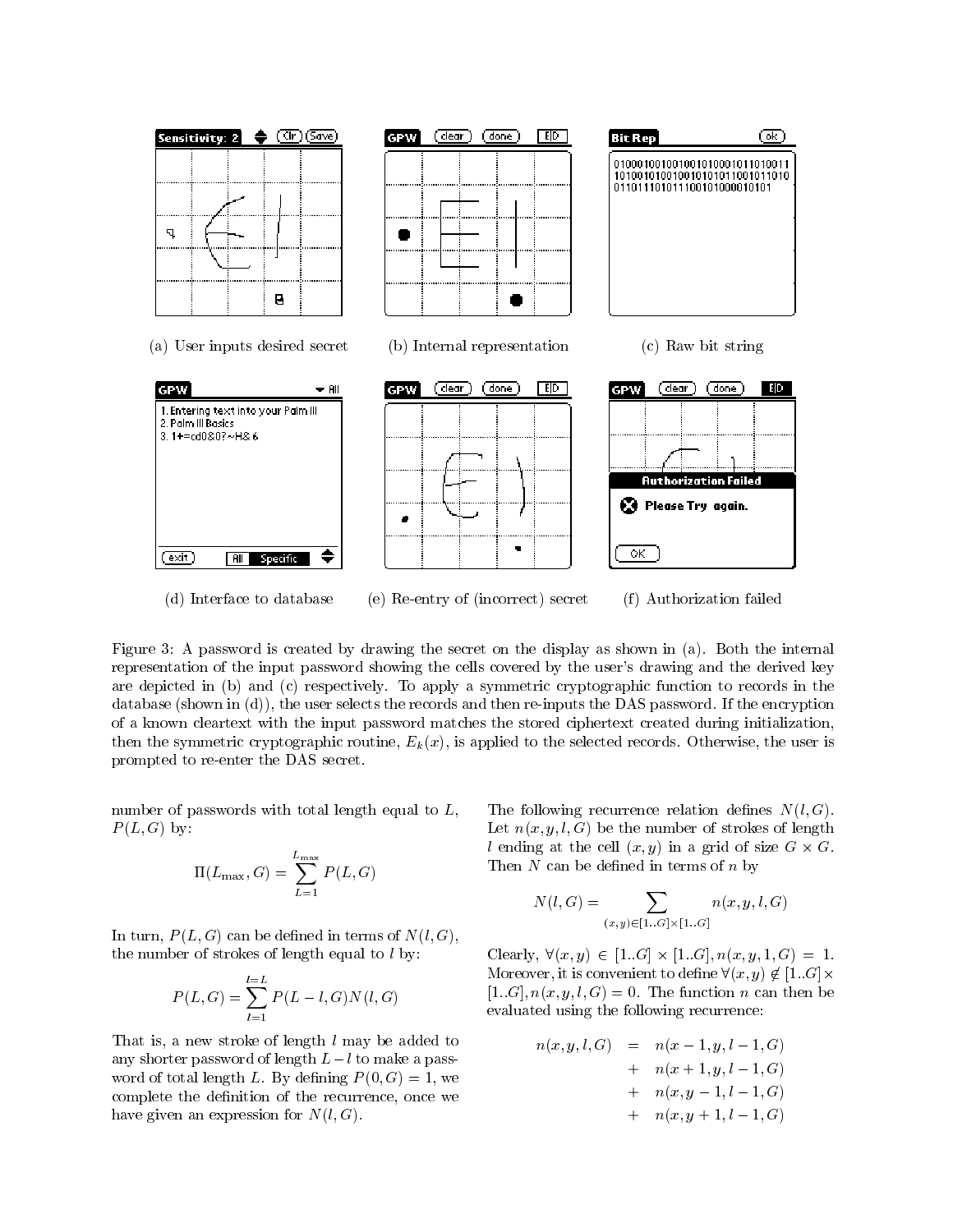Putting the pieces together, we can calculate the size of the password space. The results for different upper bounds on total password length on a  $5 \times 5$ grid are given in Table 1.

The data in Table 1 shows that the raw size of the graphical password space surpasses that of textual passwords for reasonable password congurations. While these numbers are encouraging, in practice not all graphical passwords are equally likely to be chosen by users, rendering a uniform distribution overly optimistic. For example, although the number of passwords of length greater than or equal to 12 is already greater than the number of textual passwords of 8 characters or less constructed from the printable ASCII codes  $(95^8 \approx 2^{53})$ , this includes all possible combinations of twelve isolated dots.

In order to obtain a more realistic estimate of the information content, in the following section we suggest a model in which we characterize passwords as being "memorable" in terms of the programs which generate them.

#### 3.3.2Modeling User Choice

We assume that the reason that users choose from such a small subset of textual passwords is that the passwords in that set are more memorable than those outside it. That lack of imagination on the part of the user is not the cause for the lack of variety is supported by the fact that system-generated passwords have been so unsuccessful [2]. By making the same assumption about DAS passwords, we can "reduce" our task to that of modeling the set of "memorable" graphical passwords. If we can show that this set, or some subset of it, has cardinality larger than the dictionary of textual passwords from which users typically choose, we can plausibly claim that as far as information content goes, DAS is more secure than conventional textual password schemes. Here, we identify two such subsets using different criteria of memorability, and show that the cardinalities of these sets do indeed satisfy the above criterion.

What constitutes a memorable password? In the textual case, one obvious component is semantic content. If the sequence of characters has a meaning for the user, the password is more likely to be memorable  $[18, 27, 6]$ . This semantic definition is extremely hard, if not impossible, to characterize

 5 established by the common use of a written lanin the abstract. It is only because the semantic content of many character combinations has been guage that we can talk about such content at all. In the DAS scheme, there are obvious password components that have meaning, but it is impossible <sup>a</sup> priori to identify exactly which passwords will have semantic content, and to how many users, precisely because it is not a representation with meanings established by common use.

Memorability based on simple shapes The first set of "memorable" passwords that we define is a subset of those passwords that might reasonably be expected to carry meaning. We look at all strokes in the form of rectangles, and show that by combining two such strokes, we already reach the size of the dictionaries used to crack textual schemes. To be more precise, consider the set of rectangles within a G - G grid. Since a rectangle can be democratic two rows (the top and bottom edges of the rectangle) and two columns (the left and right edges), it is clear that the number R(G) of rectangles on a G-<sup>G</sup> grid is

$$
R(G) = {G \choose 2}^2 = \frac{1}{4}G^2(G-1)^2
$$

Each of these rectangles can be generated in many ways. For example, the starting point of a stroke can be at any of the corners, and the stroke direction can be clockwise or counter-clockwise. This yields 8 possibilities for each rectangle. In addition, one can choose whether to close the rectangle by returning to the starting cell or not, again doubling the possibilities. On a 5 - 5 grid, this amounts to 1600 possible strokes. Two such strokes in succession gives 2:56-106 passwords, already roughly the size of the textual dictionary that contained the passwords of 25% of users in Klein's study [12]. Clearly we can generate a much larger set of passwords by considering variations on the theme of rectangles, or by considering other Gestalt forms [33].

Memorability based on short algorithms The second set of passwords that we describe is suggested by the discussion of text-based graphical passwords in Section 2, which pointed toward a different definition of memorability. There, a memorable sequence of positions seemed characterized by the fact that there existed a short algorithm to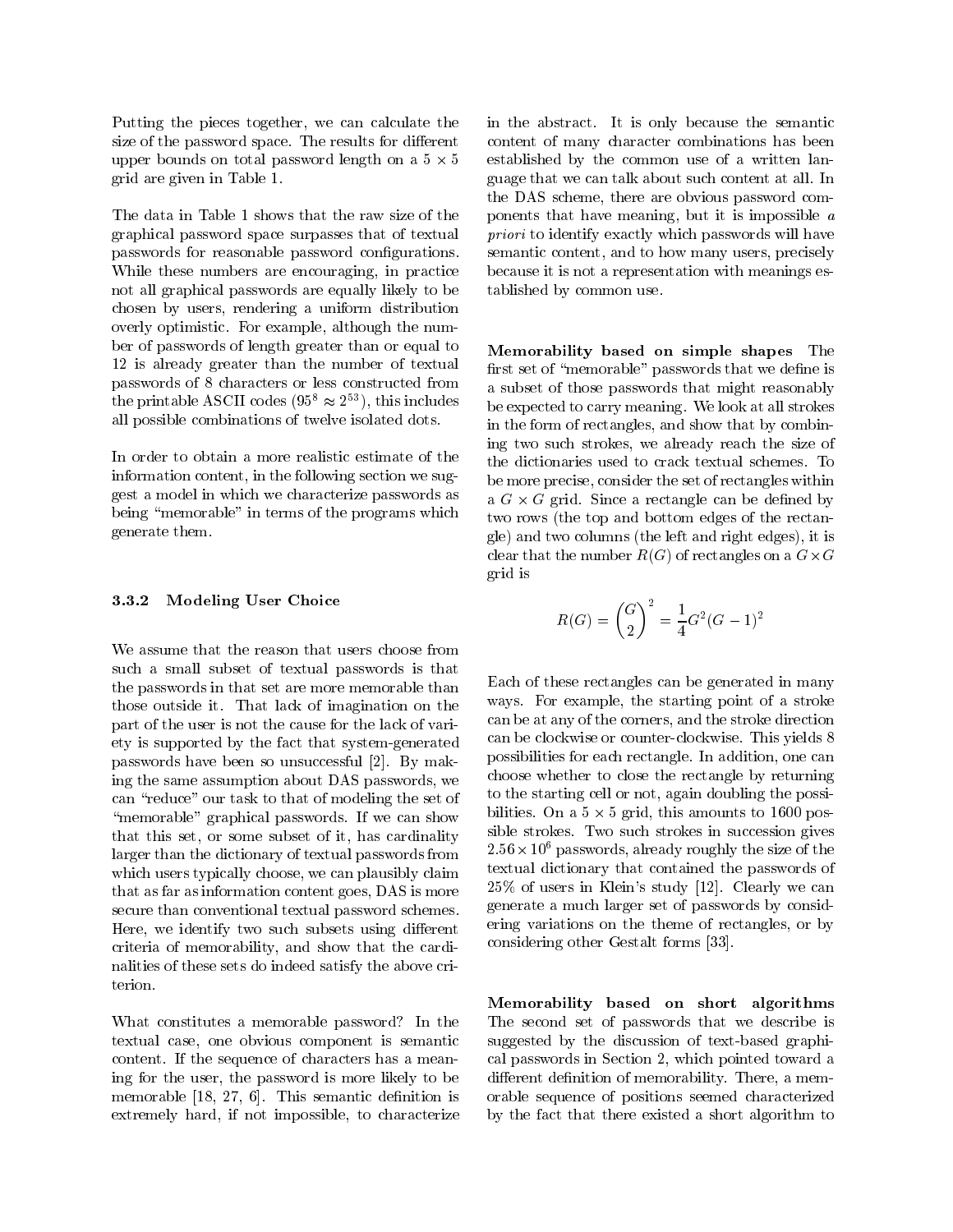| $L$ max                     |           | ∼          | 6<br>ບ |     |                           |    |           |          |    | 1 U |
|-----------------------------|-----------|------------|--------|-----|---------------------------|----|-----------|----------|----|-----|
| passwords)<br>#<br>$log_2($ |           | v          |        | . ب | 24                        | 29 | າາ<br>ಀಀ  | 38       | 43 | 48  |
| $L$ max                     |           | : മ<br>⊥ ん | ιυ     |     | Ιυ                        |    | <b>ry</b> |          |    | 20  |
| #<br>passwords)<br>$log_2($ | ۰ م<br>53 | 58         | 63     | 67  | הי<br>$\overline{\Delta}$ | −− | ດດ<br>O4  | $\Omega$ |    | 96  |

Table 1: The state is the state of the state length less than or equal to  $-100\Lambda$  cm as  $\sim$  5  $\sim$ 

describe the sequence. It is this definition of memorable that we wish to apply here, since it can be characterized in precise terms. We do not argue that every memorable password has a short algorithm to describe it, but that passwords describable by short algorithms are memorable. We will show that the cardinality of this subset of memorable passwords is already larger than the dictionary of character sequences from which users most often draw their passwords, and that therefore, following the argument above, the DAS password scheme should be harder to crack in practice than the conventional textual scheme.

In order to characterize the "complexity" of the algorithm required to generate a DAS password, we define a very simple language suited to the task of describing DAS passwords. Then, we generate all programs in this language whose complexity is at most a chosen maximum. In order to avoid counting different programs that produce the same password twice, we then execute the generated programs to output the passwords, which are then bucketed, and distinct passwords counted. The result is the number of DAS passwords generated by programs of complexity at most the chosen maximum.

Before describing the results of this endeavor, we give some details of the language in which we generated the programs. The grammar of the language is as follows:<sup>2</sup>

|                               | $program \rightarrow digit digit block$                             |  |  |  |
|-------------------------------|---------------------------------------------------------------------|--|--|--|
|                               | block $\rightarrow$ statement block                                 |  |  |  |
| statement $\rightarrow$ instr |                                                                     |  |  |  |
|                               | repeat digit block end                                              |  |  |  |
|                               | $\text{instr}$ $\rightarrow$ <b>up</b>   <b>down</b>   <b>right</b> |  |  |  |
|                               | $left \mid$ penup $\mid$ pendown                                    |  |  |  |
|                               | digit $\rightarrow$ 1   2   3   4   5                               |  |  |  |

<sup>&</sup>lt;sup>2</sup>Those readers old enough to remember the APPLE II will recognize that our language bears a striking resemblance to LOGO [31].

The first two digits represent a starting position. The instructions up, down, left, and right move the pen one square in the indicated direction. If the pen is currently in the down position, then moving in the specific direction will draw a line. Otherwise, the direction statement will merely move the pen location. The pen begins in the up position. The repeat statement is our iterator. We allow digit values up to the number of grid squares on each and the state  $\alpha$  is the number of  $\alpha$  on  $\alpha$  states the number of  $\alpha$ of repetitions, although in principle a password consisting of more than 5 repetitions of something on a 5 - 5 grid are possible (e.g., ten dots in the same position).

To calculate the complexity for a given program, we assign a complexity to each literal in our language. We assign every statement and digit complexity one, except for the end marker, which has complexity zero. This means that repeat loops have a complexity of two (one for the repeat statement, and one for the integer indicating the number of repetitions) plus the complexity of the repeated block. In addition, the last penup statement of a program is assigned a complexity of zero (lifting one's pen from the surface at the end of entering a password is difficult to forget). So, for example, there are no programs of complexity only two, since the integers describing the starting position of the program already consume a complexity of two without allowing any **pendown** statements. The first complexity of which there are any programs is three—the two digits describing the initial starting position, followed by a **pendown**—and the passwords generated by programs of complexity three are simply those consisting of a single tap on one of the grid squares. Note that our complexity calculations for programs are very conservative, in the sense that even pen movements between strokes (i.e., while the pen is raised) are counted in the complexity of a program.

The results of using the above described procedure for counting the number of DAS passwords of and complexity on a  $5$  -shown in a  $5$  -shown in a  $5$  -shown in a  $5$  -shown in a  $5$  -shown in a  $5$  -shown in a shown in a shown in a shown in a shown in a shown in a shown in a shown in a shown in a shown in a shown Figure 4.As expected, this data shows that the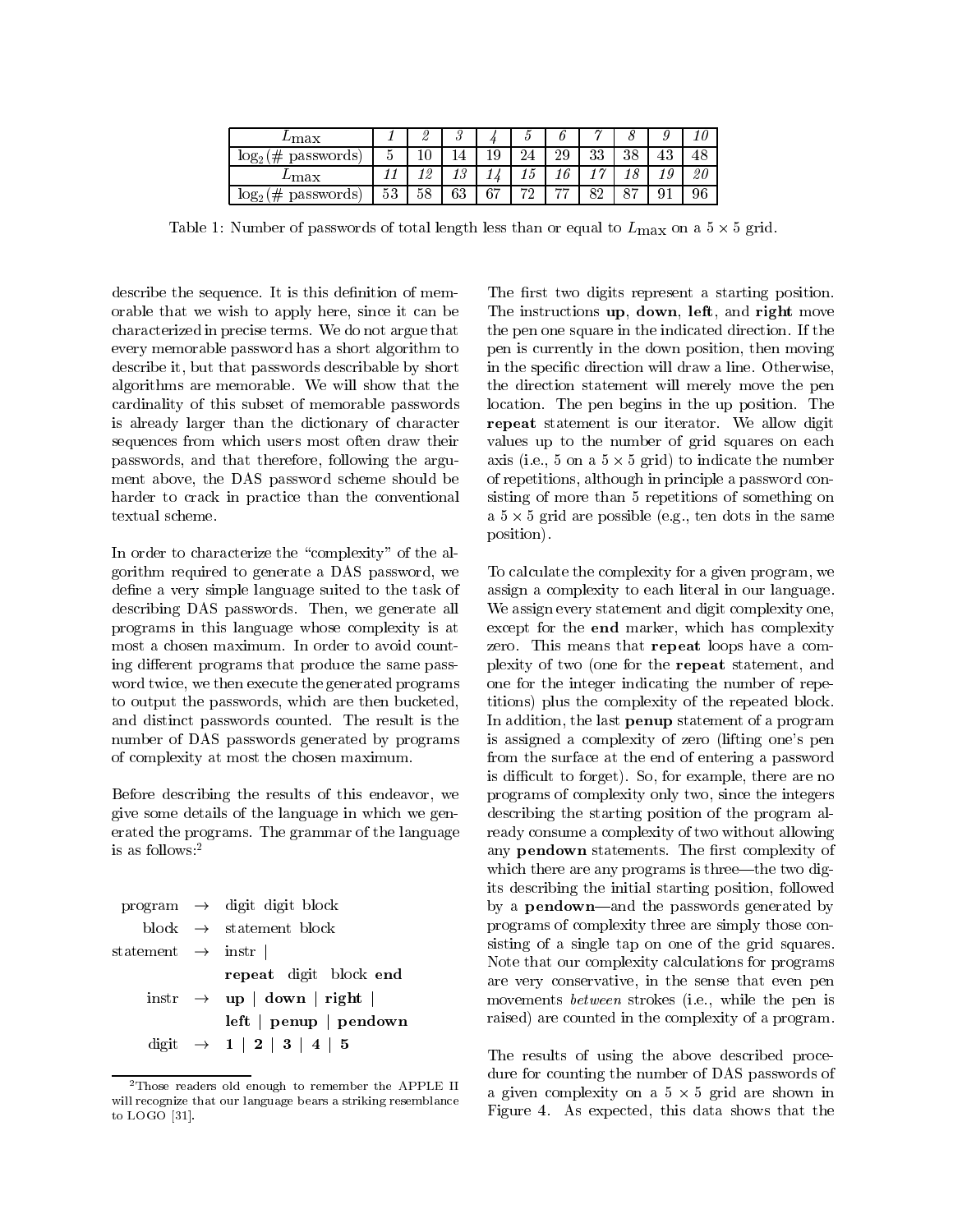number of DAS passwords grows exponentially as a function of the maximum complexity of the program. What is more interesting, however, is that by extrapolation<sup>3</sup> we see that the number of DAS passwords generated by programs of only complexity 12 far surpasses the dictionary size of approximately  $3 \times 10^6$  used in Klein's password-cracking word studies [12]. As a point of comparison, even just tracing the outermost cells of a 5 - 5 grid to make a square already requires a program of complexity at least fteen in our simple language. And, obviously this design and many other, more complex ones will fall in the realm of memorable for most users. We believe that this is compelling evidence that DAS passwords, of which those generated by programs of complexity at most twelve are but a very small subset, will be signicantly harder to crack in practice than textual passwords. Example DAS passwords and the shortest programs that generate them are given in Appendix B.



Figure 4: Number of DAS passwords generated by programs of small complexity on a 5 - 5 grid.

#### 3.3.3Lack of Knowledge of the Distribution

Given the size of typical password spaces, knowledge of the distribution of user passwords is essential to an adversary. Without such knowledge the adversary has no way of directing her search toward more probable passwords, and is no better off than if users really did pick their passwords uniformly from the set of possibilities [8].

Where did the knowledge of the distribution come from in the case of textual passwords? For the most part, dictionaries have been compiled by using reasonable assumptions about likely choices. The assumptions stem from the use of a shared language, and shared knowledge of the semantic content of words. For example, in the work of Klein [12] the sources for likely passwords included the St. James Bible, the Unix dictionary, and many other sources of English words that were available to the author precisely because they are a part of our language. If these assumptions had turned out to be incorrect, textual password schemes would be extremely difficult to break in practice.

The assumptions made about likely password choices are strongly confirmed by Klein's work, and by successful attacks on textual passwords, but con firmation of pre-existing dictionaries is not the same as deriving a dictionary in the first place by learning from example without prior knowledge. In the case of textual passwords, this would mean learning the English dictionary (or some equivalent corpus of words) by collecting user passwords. This would involve acquiring millions of verified passwords, and, as such, represents a significant challenge for a would-be adversary.

In the case of the DAS scheme, similar reasonable assumptions about user choice do not exist. Furthermore, the learning task is made even more dif ficult by two factors. First, our previous arguments suggest that both the space of passwords and the space of likely user choices are considerably larger than for textual passwords. Second, the platform that we are targeting, PDAs, renders the task of data collection much harder than on, e.g., networked computers.

#### Prior Work  $\overline{\mathbf{4}}$

There is a considerable amount of prior work on authenticating users via graphical inputs to a device, particularly handwritten signatures (see, e.g., [14, 13, 21]). None of these works strive for exact repeatability by the user, and therefore, a model of the user's graphical input is stored on the device and used to ascertain whether a new input is sufficiently similar to the previously-stored one to grant access. This renders it essential to protect the device's (PDA's) storage from probes by an attacker.

 $3$ Calculating the exact number of "memorable" graphical passwords, as defined by our language, for complexities greater than 10 requires signicantly more computational re sources (and time) than we have available to us. An attacker wishing to build any such database will face similar difficulties.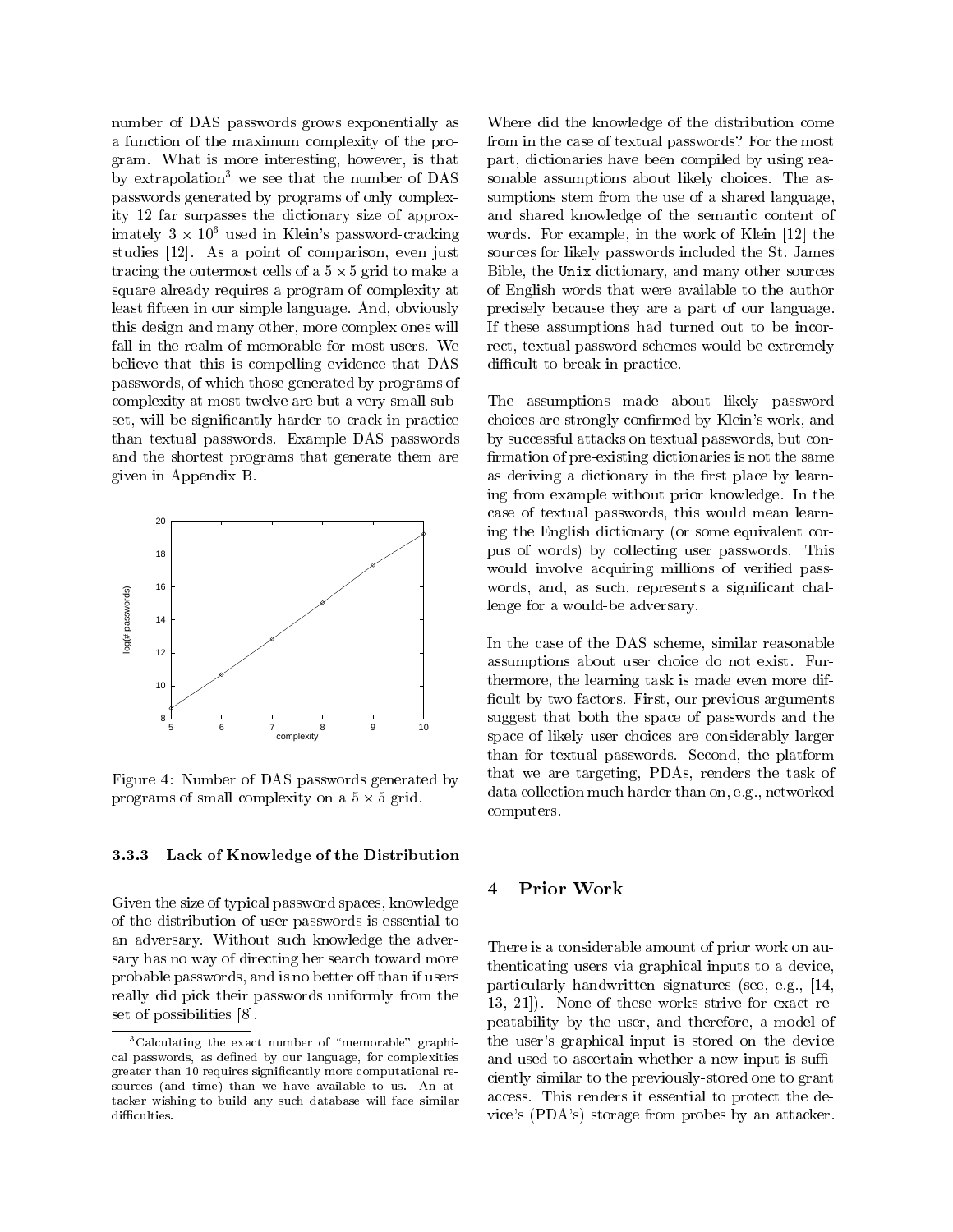In contrast, repeatability is achieved in our schemes, thereby enabling designs in which the device, if captured, is of little help to the attacker (see Section 1).

The security of textual passwords has been examined by numerous researchers, notably [19, 12, 9, 29, 34]. Without exception, these studies reiterate the fact that people choose passwords that are easy to find by automated search. In order to improve the security of passwords, it is common practice for system administrators to invoke reactive password checkers to identify weak passwords [26, 20], or to use proactive checkers to filter out certain classes of weak passwords when the user inputs her password for the first time  $[3, 28]$ .

A technique to improve the security of even a poorly chosen password is to salt the password by prepending it with a random number, R, before hashing  $[19, 16]$ . The effect is that the search space of the attacker is increased by a factor of  $2^{|R|}$  if the attacker does not have access to the salts.

The techniques in this paper can be combined in natural ways with the techniques discussed above for strengthening textual passwords-i.e., proactive and reactive password checking, and salting-to improve the security of graphical passwords, as well.

More distantly related is work on one-time passwords (e.g., [11]). One-time password schemes are relevant primarily for network settings, to defend against the threat of a network eavesdropper capturing password information in transit between the user and a secure authentication server. To render such eavesdropping harmless, a one-time password scheme varies the user's password from each login to the next in a way that only the user and the server can predict, based on state shared between the server and user. In the main setting we consider, however, there is no network communication that is vulnerable to eavesdropping, and consequently the attacks with which we are concerned is the capture  $\mathbf{6}$ and analysis of all stored state relevant to authentication (the PDA in our setting, or equivalently the server's and client's states in the one-time password setting). One-time password schemes of which we are aware offer no benefit against this attacker over traditional password schemes.

#### 5 Conclusions and Future Work 5

We have presented graphical password schemes that achieve better security than conventional textual passwords. Our approaches exploit the input capabilities of graphical devices that allow us to decouple the position of inputs from the temporal order in which they occur. We presented arguments for the security of our schemes in which we analyzed the information content of the resulting password spaces. We also presented a novel approach for capturing the "memorability" of graphical passwords by examining the class of DAS passwords generated by short programs in a simple grid-based language, and showed that even this relatively small subset of graphical passwords (for some fixed program complexity) constitutes a much larger password space than the dictionaries of textual passwords to which a high percentage of passwords typically belong.

For future work we are exploring alternative schemes for modeling the memorability of DAS pass words that we hope will capture their high-level structure more intuitively than our current models. The goal is to capture the concept of organized drawings, in which the view of the whole is more than just the sum of the individual parts that constitute it. For example, one can view a square as an ob ject in itself and not simply as an arrangement of the individual lines from which it is composed. In this way, we can define a set of primitive structures from which all "memorable" drawings can be derived using meta-level compositions of these primitives. We hope to show that even this reduced set of DAS passwords (for some reasonable number of primitives) constitutes a larger space than that of textual-based passwords, and as such will be significantly harder to crack in practice.

# Acknowledgement

This work is partially sponsored by a USENIX Scholars Research Grant; and by the Defense Advanced Re search Projects Agency (DARPA) and Rome Laboratory, Air Force Materiel Command, USAF, under agree ment numbers F30602-96-1-0320 and F30602-99-1-0517; and by the National Science Foundation under grant number CCR-9411590. The U.S. Government is au thorized to reproduce and distribute reprints for Gov ernment purposes notwithstanding any copyright anno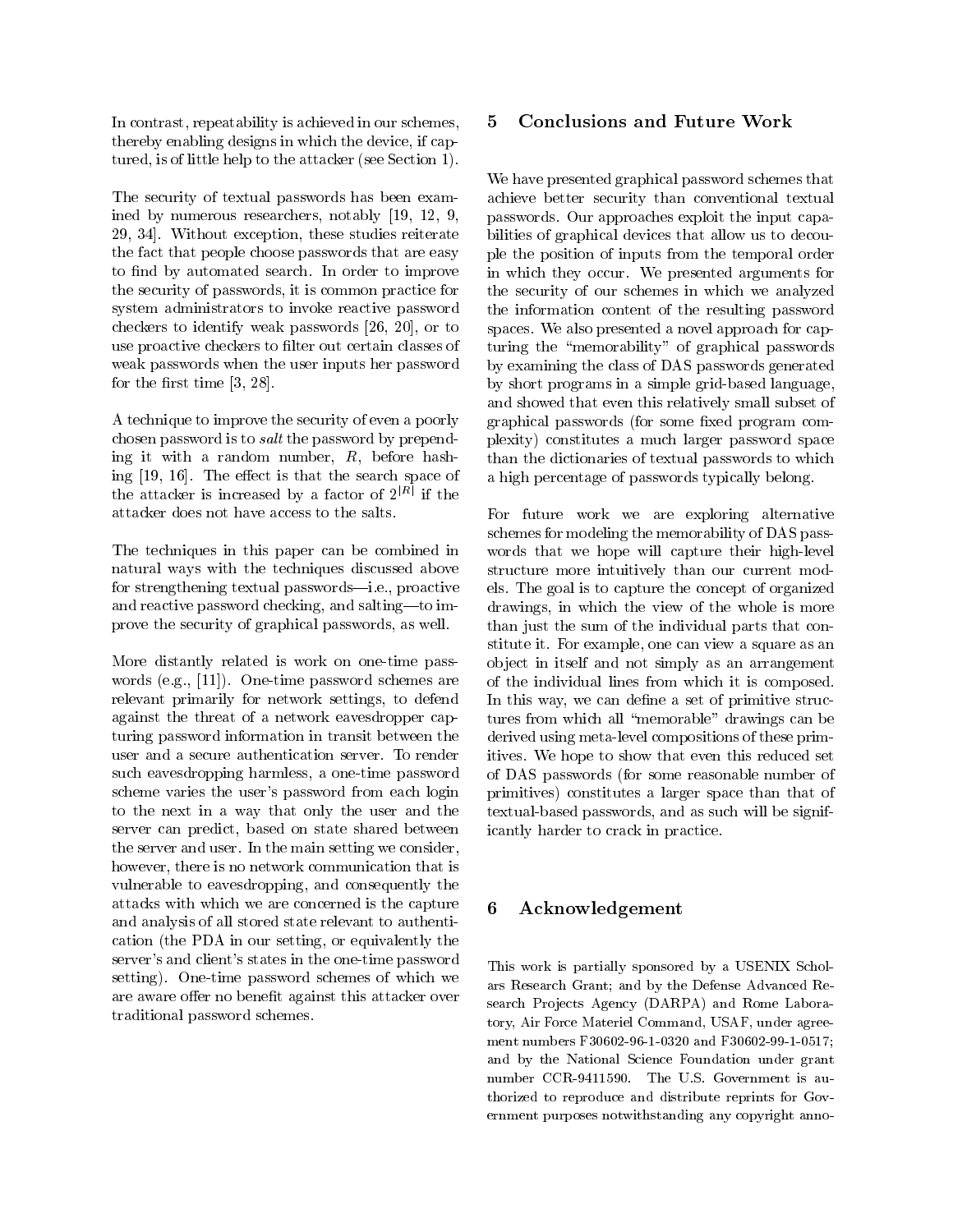tation thereon. The views and conclusions contained herein are those of the authors and should not be interpreted as necessarily representing the official policies or endorsements, either expressed or implied, of DARPA, Rome Laboratory, or the U.S. Government.

# References

- [1] A. Alvare. How crackers crack passwords or what passwords to avoid. In Proceedings of the  $2^{nd}$  USENIX Security Workshop, August 1990.
- [2] M. Bishop. Password management. In Proceedings of  $COMPCON$  '91, pages 167-169, February 1991.
- [3] M. Bishop. Improving system security via proactive password checking. Computers and Security, 14(3):233- 249, April 1995.
- [4] G. Blonder. Graphical passwords. United States Patent 5559961, 1996.
- [5] G. H. Bower, M. B. Karlin, and A. Dueck. Comprehension and memory for pictures. Memory and Cognition, 2:216{220, 1975.
- [6] M. A. Borges, M. A. Stepnowsky, and L. H. Holt. Recall and recognition of words and pictures by adults and children. Bulletin of the Psychonomic Society, 9:113-114, 1977.
- [7] M. W. Calkins. Short studies in memory and association from the Wellesley College Laboratory. Psychological Review, 5:451-462, 1898.
- [8] T. M. Cover,and J. A. Thomas. Elements of Information Theory, John Wiley and Sons, 1991.
- [9] D. Feldmeier and P. Karn. UNIX password security-Ten years later. In Advances in Cryptology- $CRYPTO$ '89 Proceedings (Lecture Notes in Computer Science 435), 1990.
- [10] S. Garfinkel and E. Spafford. Practical Unix  $\mathcal B$  Internet Security. O'Reilly & Associates, Inc., 1996.
- [11] N. Haller. The s/key(tm) one-time password system. In Proceedings of the 1994 Symposium on Network and Distributed System Security, pages 151-157, February
- [12] D. Klein. Foiling the cracker: A survey of, and improvements to, password security. In Proceedings of the 2nd USENIX Security Workshop, August 1990.
- [13] F. Leclerc and R. Plamondon. Automatic signature verification: The state of the  $art-1989-1993$ . International Journal on Pattern Recognition and Artificial Intelli $gence, 8(3): 643{-}660, June 1994.$
- [14] G. Lorette and R. Plamondon. Dynamic approaches to handwritten signature verification. In Computer Processing of Handwriting, pages  $21-47$ , World Scientific, 1990
- [15] S. Madigan. Picture memory. In Imagery, Memory, and  $Cognition$ , pages 65-86, Lawrence Erlbaum Associates, 1983.
- [16] U. Manber. A simple scheme to make passwords based on one-way functions much harder to crack. Computers  $& Security, 15(2):171-176, 1996.$
- [17] G. Mandler. Your face looks familiar but I can't remember your name: A review of dual process theory. Relating Theory and Data,  $207-225$ , 1991.
- [18] G. A. Miller. The magical number seven, plus or minus two: Some limits on our capacity for processing information. Psychological Review, 63:81-97, 1956.
- [19] R. Morris and K. Thompson. Password security: A case history. Communications of the  $ACM$ ,  $22(11):594-597$ , November 1979.
- [20] A. Muffet. Crack: A sensible password checker for Unix. Available via anonymous ftp from cert.org.
- [21] V. S. Nalwa. Automatic on-line signature verification. Proceedings of the IEEE, pages 215-239, February 1997.
- [22] D. L. Nelson, U. S. Reed, and J. R. Walling. Picture superiority effect. Journal of Experimental Psychology: Human Learning and Memory, 3:485-497, 1977.
- [23] A. Paivio. *Imagery and Verbal Processes*. Holt, Rinehard, and Winston, New York, 1971.
- [24] A. Paivio. Imagery in recall and recognition. Recall and Recognition, John Wiley, New York, 1976.
- [25] A. Paivio, T. B. Rogers, and P. C. Smythe. Why are pictures easier to recall than words? Psychonomic Science, 11:137-138, 1968.
- [26] T. Raleigh and R. Underwood. CRACK: A distributed password advisor. In Proceedings of the  $1^{st}$  USENIX Security Workshop, pages  $12-13$ , August, 1988.
- [27] R. N. Shepard. Recognition memory for words, sen tences, and pictures. Journal of Verbal Learnings and Verbal Behavior, 6: 156-163, 1967.
- [28] E. Spafford. Preventing weak password choices. In Proceedings of the  $14^{th}$  National Computer Security Con $ference$ , pages  $446-455$ , October 1991.
- [29] E. Spafford. Observations on reusable password choices. In Proceedings of the  $3^{rd}$  USENIX Security Symposium, September 1992.
- [30] L. Standing. Learning 10,000 pictures. Quarterly Journal of Experimental Psychology,  $25:207-222$ , 1973.
- [31] Cynthia J. Solomon and Seymour Papert. A case study of a young child doing Turtle Graphics in LOGO. MIT AI memo 375, July 1976.
- [32] J. E. Wells. Encoding and memory for verbal and pictorial stimuli. Journal of Experimental Psychology, 24:242{252, 1972.
- [33] Max Wertheimer. Laws of organization in perceptual forms. A source book of Gestalt psychology (pp. 71-88). London: Routledge & Kegan Paul. 1938.
- [34] T. Wu. A real-world analysis of Kerberos password security. In Proceedings of the ISOC Symposium on Network and Distributed System Security, 1999.

### A A Picture is Worth a Thousand A Words

Our "draw-a-secret" scheme is motivated by the experimentally-proven fact that pictures are easier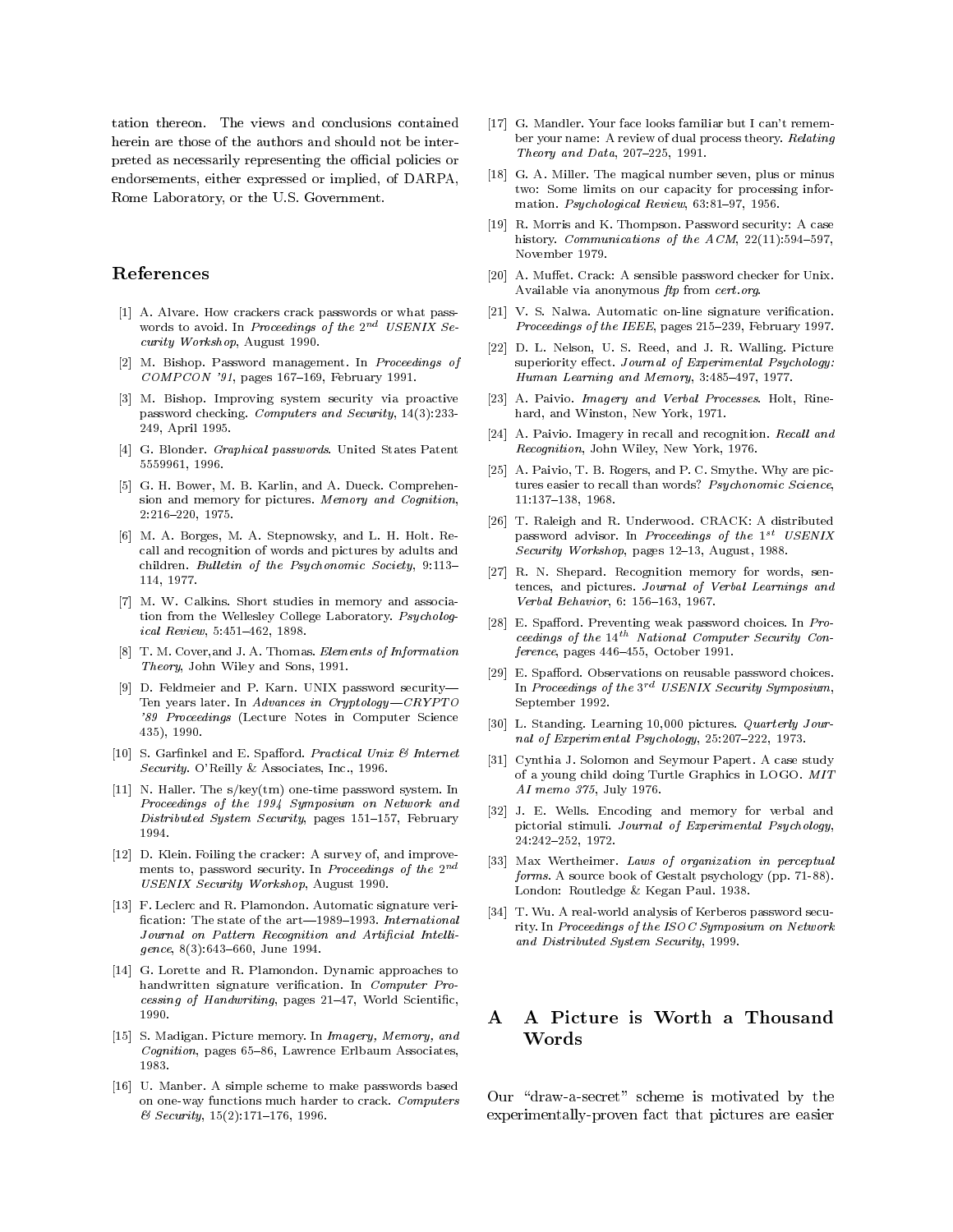to remember than words. Why are pictures easier to recall? Four hypotheses have been offered as explanations of picture-word differences in recall:

- Common-code theory: this view of memory and recall theorizes that pictures and words access semantic information in a single conceptual system that is neither word-like or picturelike. This theory hypothesizes that pictures and words both require analogous processing before accessing semantic information, but pictures require less time than words for accessing the common conceptual system. Common-code theorists attribute better picture recall to differences in the encoding of pictures and words: pictures share fewer common perceptual features among themselves and therefore need to be discriminated from a smaller set of possible alternatives than words. The greater number of dictionary meanings or the greater lexical complexity of words create uncertainty and confusion, and hence poorer recall.
- Dual-code theory: unlike the common-code approach, this theory postulates that language and knowledge of worlds are represented in functionally distinct verbal and nonverbal memory systems. The verbal system is specialized for dealing with linguistic information whereas the non-verbal stores perceptual information. The most evident examples of dual process theory can be found in experiences that we have all had at some time or the other: we meet someone, know them to be familiar but do **B** not know who they are; we recognize a melody, but fail to remember its name or when or where we heard it before; we read a line of a poem, know it, but do not know where we have read it before, much less the title or author of the poem. In all these cases, we experience a sense of familiarity, but have  $-$  at least at first  $$ no access to any contextual or conceptual information [17].

Dual code theory suggests that there are qualitative differences between the ways words and pictures are processed during memory and hypothesizes that the reason for superior picture memory is that pictures automatically engage multiple representations and associations with other knowledge about the world, thus encouraging a more elaborate encoding than occurs with words [25, 23].

Abstract-propositional theory: in contrast to

the dual-code approach, this theory rejects any notion of sophisticated distinctions between verbal and nonverbal modes of representation, but instead describes representations of experience or knowledge in terms of an abstract set of relations and states, called propositions. This theory postulates that better free recall with pictures may be due to even more elaborative encoding effects than those suggested by dualcode theorists. Propositional theorists view the involvement of abstractive and interpretive processes in picture memory as the explanation for the picture effect  $[15]$ . Therefore, a series of line drawings will be poorly remembered if a sub ject is unable to interpret the drawings in a meaningful way, whereas memory for the same drawings, presented in the same way will be much better if a conceptual interpretation is provided, and it this interpretive process which is responsible for better picture memory recall.

While the strongest evidence thus far for the picture effect can be best explained by dual-code theory (see [17]), an understanding of picture memory and the means by which we acquire and maintain information about the visual environment is still an ongoing challenge. Nonetheless, the research to date provides strong arguments in terms of the memorability of drawings over words in recognition tasks and hence its applicability to computer security.

# Example DAS Passwords

The examples illustrated in Figure 5 show a few DAS passwords along with the shortest programs which generate them (using the grammar outlined in Section 3.3.2) and their respective complexities.